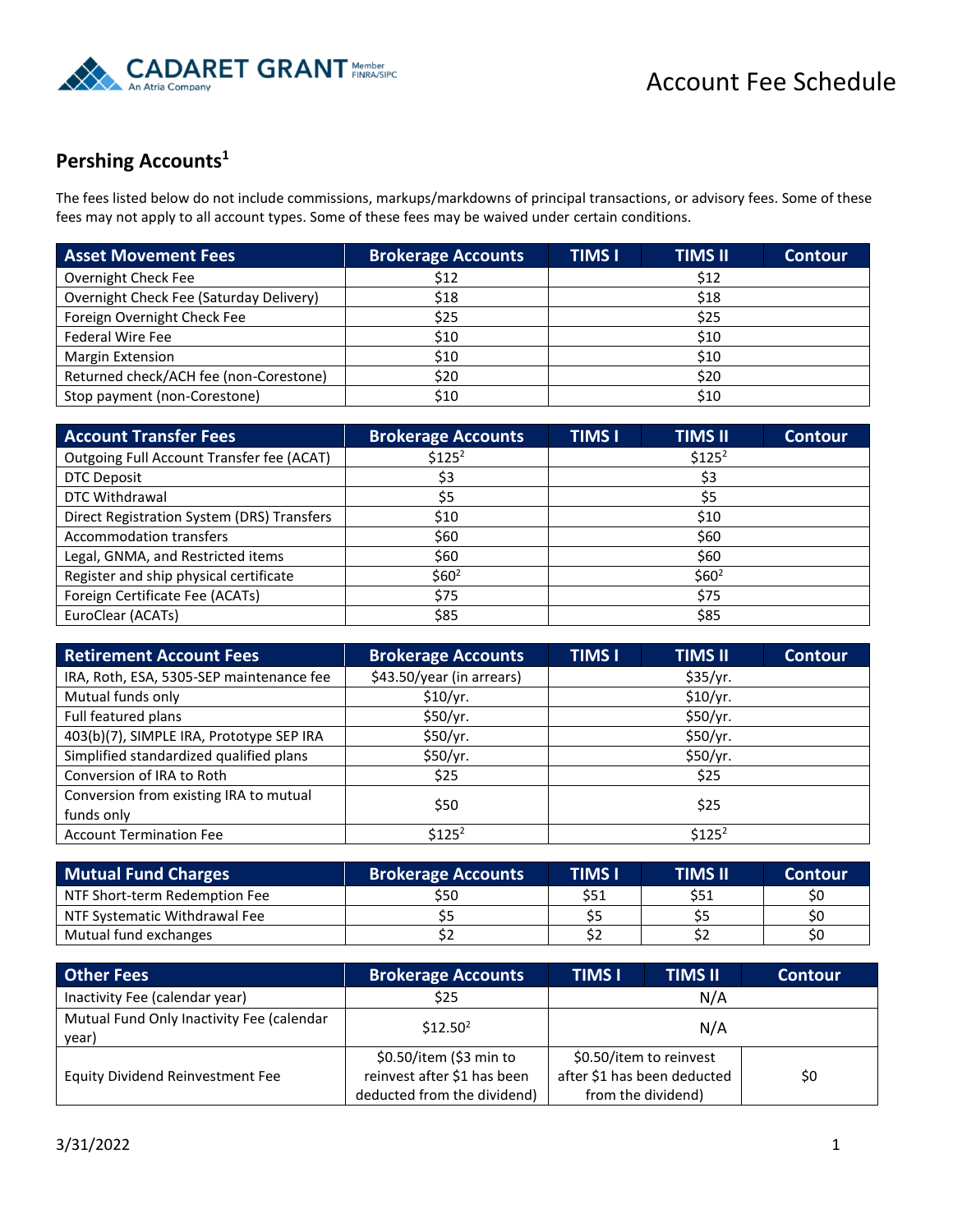

## Account Fee Schedule

| <b>Other Fees (continued)</b>      | <b>Brokerage Accounts</b>          | <b>TIMS I</b>                   | <b>TIMS II</b> | <b>Contour</b> |
|------------------------------------|------------------------------------|---------------------------------|----------------|----------------|
| Paper Delivery Confirmation Fee    | \$0.75 <sup>2</sup>                | $$0.75^2$<br>\$0                |                |                |
| Paper Delivery Statement Fee       | \$0.75                             | \$0.75                          |                | \$0            |
| <b>Voluntary Reorganization</b>    | \$50                               | \$50                            |                |                |
| Mandatory Reorganization           | \$10                               | \$10                            |                |                |
| Safekeeping                        | \$2/month/security <sup>2</sup>    | \$2/month/security <sup>2</sup> |                |                |
| <b>Cashless Option Exercise</b>    | \$25                               | \$25                            |                |                |
| Annual precious metal storage fee  | 0.75% of market<br>value/quarterly | 0.75% of market value/quarterly |                |                |
| Step in/Step Out Processing        | \$5                                | \$5                             |                |                |
| Portfolio Evaluation Service (PES) | \$12/yr.                           | \$12/yr.                        |                | \$0            |

| <b>Special Product Fees- Alternative</b><br>Investments/LPS/UITS/BDCs | <b>Brokerage Accounts</b> | <b>TIMS I</b><br><b>TIMS II</b> |  | <b>Contour</b> |
|-----------------------------------------------------------------------|---------------------------|---------------------------------|--|----------------|
| Annual Custodial Fee - Per Product                                    | \$35/yr.                  | \$35/yr.                        |  |                |
| Transaction fee                                                       | \$50/position/event       | \$50/position/event             |  |                |
| Redemption, re-registration, transfer                                 | \$50                      | \$50                            |  |                |
| Annual fee to hold unregistered products                              | \$125/yr                  | \$150/yrs.                      |  |                |
| Documentation review                                                  | \$1,200                   | \$1,200                         |  |                |
| IRA 990-T UBTI tax return filing                                      | \$200 per return          | \$200 per return                |  |                |

| <b>Corestone/Checking Fees</b>            | <b>Brokerage Accounts</b>                 | <b>TIMS I</b>                          | <b>TIMS II</b> | <b>Contour</b> |
|-------------------------------------------|-------------------------------------------|----------------------------------------|----------------|----------------|
| Silver Annual Fee                         | \$25 (\$0 if \$25,000 average<br>balance) | \$25 (\$0 if \$25,000 average balance) |                |                |
| Silver Plus Annual Fee                    | \$50                                      |                                        | \$50           |                |
| Gold Annual Fee                           | \$100                                     |                                        | \$100          |                |
| <b>Platinum Annual Fee</b>                | \$150                                     |                                        | \$150          |                |
| Gold Annual Fee - Corp.                   | \$150                                     |                                        | \$150          |                |
| Platinum Annual Fee - Corp.               | \$250                                     |                                        | \$250          |                |
|                                           | Platinum \$7.50 per 100<br>checks         | Platinum \$7.50 per 100 checks         |                |                |
| Personal Check Reorder                    | Gold \$10 per 100 checks                  | Gold \$10 per 100 checks               |                |                |
|                                           | Silver \$12.50 per 100 checks             | Silver \$12.50 per 100 checks          |                |                |
| Carbon Copy Check Initial Order           | \$15                                      |                                        | \$15           |                |
| Carbon Copy Check Reorder                 | \$25                                      |                                        | \$25           |                |
| <b>Business Style Initial Check Order</b> | \$50                                      |                                        | \$50           |                |
| <b>Business Style Reorder</b>             | \$40                                      |                                        | \$40           |                |
| Reorder Business Style Check Binder       | \$20                                      | \$20                                   |                |                |
| Copy of Check or Visa Draft               | \$2.50                                    | \$2.50                                 |                |                |
| Stop Payment Fee                          | \$25 (\$0 for Platinum)                   | \$25 (\$0 for Platinum)                |                |                |
| Returned Check/ACH Fee                    | \$25                                      |                                        | \$25           |                |

| $\blacksquare$ NetX360 $\blacksquare$ | <b>Brokerage Accounts</b> | TIMS I'       | TIMS II      | Contour |
|---------------------------------------|---------------------------|---------------|--------------|---------|
| NetX360 Client View                   | \$30/yr./user             | \$30/vr./user | S30/vr./user |         |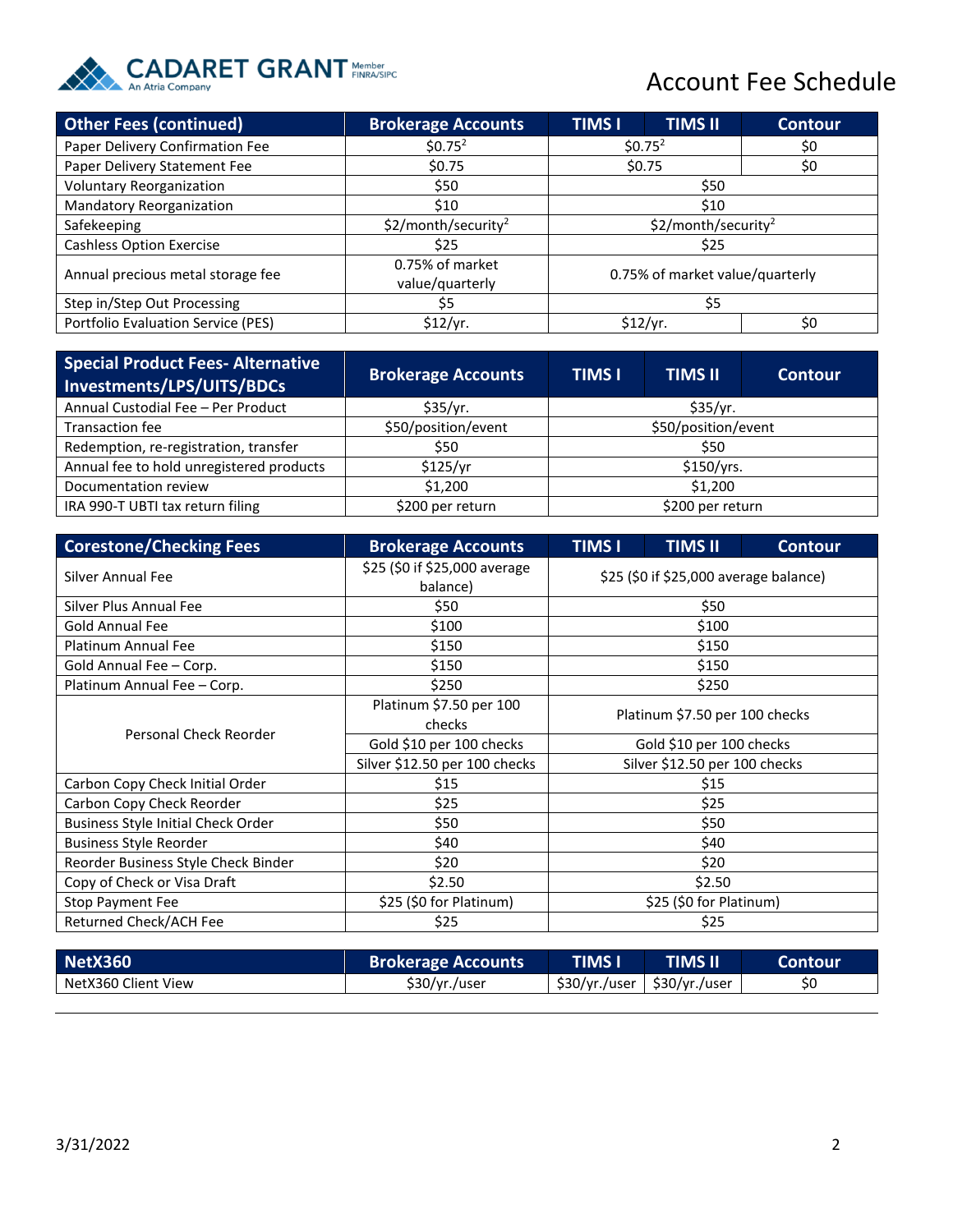

## Account Fee Schedule

| <b>Trading Fees<sup>3</sup></b>                      | <b>Brokerage Accounts<sup>4</sup></b> |             | <b>TIMS I</b> | <b>TIMS II</b> | Contour <sup>5</sup>       |
|------------------------------------------------------|---------------------------------------|-------------|---------------|----------------|----------------------------|
|                                                      | Per                                   | <b>Unit</b> |               |                |                            |
|                                                      | Transaction                           | Charge      |               |                |                            |
| Certificate of Deposit (CD)                          | \$35                                  | \$0.10      | \$35          | \$35           | \$0                        |
| Corporate bonds, Treasury Bills, Notes,<br>and Bonds | \$35                                  | N/A         | \$35          | \$35           | \$0                        |
| Zero coupon and municipal bonds                      | \$35                                  | N/A         | \$35          | \$35           | \$0                        |
| Collateralized mortgage obligations (CMO)            | \$40                                  | N/A         | \$40          | \$40           | \$0                        |
| Listed stocks/ETF                                    | \$15.65                               | \$0.0065    | \$11          | \$11           | \$0                        |
| OTC (Over-the-counter) stocks                        | \$15.65                               | N/A         | \$11          | \$11           | \$0                        |
| Stock price under \$1                                | \$50                                  | N/A         | \$11          | \$11           | \$0                        |
| Options                                              | \$15.65                               | \$0.65      | \$11          | \$11           | \$0                        |
| Option exercise and assignment                       | \$25                                  | N/A         | \$11          | \$11           | \$0                        |
| <b>Mutual funds</b>                                  | \$15.65                               | N/A         | \$11          | \$11           | \$0                        |
| Mutual funds (no transaction fee)(NTF)               | \$0                                   | N/A         | \$0           | \$0            | \$0                        |
| Mutual fund surcharge                                | \$10                                  | N/A         | \$10          | \$10           | \$10 (APM<br>program only) |
| Systematic investments                               | \$1.25                                | N/A         | \$1.25        | \$1.25         | \$0                        |
| Systematic withdrawals                               | \$1.25                                | N/A         | \$1.25        | \$1.25         | \$0                        |
| Unit investment trusts (UITs)                        | \$35                                  | N/A         | \$35          | \$35           | \$0                        |
| <b>Limited Partnerships</b>                          | \$15.65                               | N/A         | \$11          | \$11           | \$0                        |
| Variable annuities (VAs)                             | \$15.65                               | N/A         | N/A           | N/A            | N/A                        |

- 1. The fees listed apply to Cadaret Grant brokerage and advisory accounts that are carried or custodied with Pershing, LLC ("Pershing"). The fees assessed by Cadaret Grant are the fees charged by Pershing except for the fees identified in footnote 2, which are a source of income and compensation for Cadaret Grant.
- 2. These fees include markups or amounts in addition to charges assessed by Pershing, which Cadaret Grant uses to cover other costs incurred by Cadaret Grant associated with its business or that are retained by Cadaret Grant for its own account.
- 3. Trading fees are set by Cadaret Grant and cover the execution and clearing fees that we pay to Pershing for each transaction. Except for the mutual fund surcharge, Cadaret Grant charges more for these services than we are charged by Pershing, which is a source of income and compensation for us.
- 4. The Per Transaction and Per Unit brokerage account trading fees do not include commissions or markups/markdowns on principal transactions.
- 5. Contour trading fees are included in the asset based fee shown on the Statement of Investment Selection provided to clients during account opening.

Specific client programs may have fees that vary. In these instances, please consult the client/account agreement for pricing information. Fees are assessed against cash or cash sweep in an account. If funds are not available to cover fees or activity-related debits, holdings sufficient to cover any outstanding debit may by liquidated. Fees are set forth on a per account basis and subject to change with notice. Not all fees may be shown or are applicable to all account types. We may implement new fees or charges for additional services or features in the future.

Please contact your Cadaret Grant financial professional with any questions you may have regarding fees and charges applicable to your account.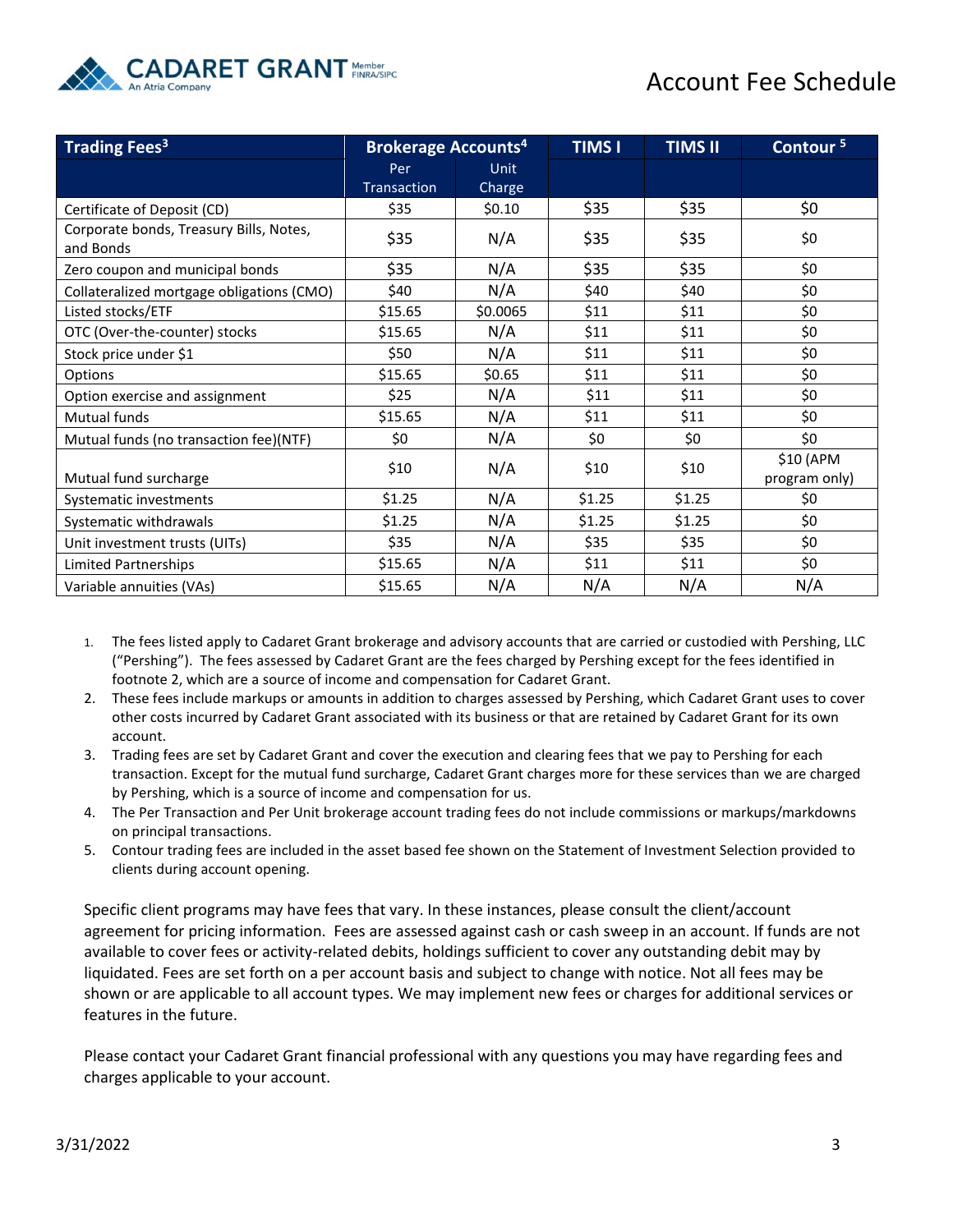

## **Charles Schwab Accounts<sup>1</sup>**

The fees listed below do not include commissions, markups/markdowns of principal transactions, commission equivalents, or advisory fees. Some of these fees may not apply to all account types. Some of these fees may be waived under certain conditions.

| <b>Transaction and Handling Fees</b>                                               | <b>TIMS I</b>                        | Contour <sup>2</sup> |
|------------------------------------------------------------------------------------|--------------------------------------|----------------------|
| <b>Equities &amp; Options</b>                                                      |                                      |                      |
| U.S. Exchange-Listed Securities (Electronic)                                       | \$0                                  | \$0                  |
| U.S. Exchange-Listed Securities (Broker Assisted)                                  | \$25                                 | \$0                  |
| U.S. Over-the Counter (OTC) Securities (Electronic)                                | \$6.95                               | \$0                  |
| U.S. Over-the Counter (OTC) Securities (Broker<br>Assisted)                        | \$31.95                              | \$0                  |
| Canadian Stock Transactions (Electronic)                                           | \$6.95                               | \$0                  |
| Canadian Stock Transactions (Broker Assisted)                                      | \$31.95                              | \$0                  |
| Foreign Stock Transactions on US OTC market<br>(Electronic) <sup>3</sup>           | \$50                                 | \$0                  |
| Foreign Stock Transactions on US OTC market<br>(Broker Assisted) <sup>3</sup>      | \$75                                 | \$0                  |
| Foreign Stock Transactions on a foreign exchange<br>(Electronic) <sup>3</sup>      | \$50                                 | \$0                  |
| Foreign Stock Transactions on a foreign exchange<br>(Broker Assisted) <sup>3</sup> | \$75                                 | \$0                  |
| Options (Electronic)                                                               | \$0 base commission                  | \$0                  |
|                                                                                    | Plus \$0.65 per contract fee         |                      |
| Options (Broker Assisted)                                                          | \$25 base commission                 | \$0                  |
|                                                                                    | Plus \$0.65 per contract fee         |                      |
| Alternative Pricing for each executed trade will not<br>exceed the greater of:     | \$6.25 per contract, or              |                      |
|                                                                                    | 2% of principal, or                  | \$0                  |
|                                                                                    | \$43.95 minimum per leg              |                      |
| <b>Mutual Funds</b>                                                                |                                      |                      |
| No-Transaction-Fee (NTF) Funds <sup>4</sup>                                        | \$0                                  | \$0                  |
| No-Transaction-Fee (NTF) Funds Short Term                                          | \$49.95                              | \$0                  |
| <b>Redemption Fee</b><br><b>Transaction Fee Funds (Electronic)</b>                 | \$11                                 | \$0                  |
| Transaction Fee Funds (Broker Assisted)                                            | 0.54% principal (\$29 min, \$65 max) | \$0                  |
| Reduced Transaction Fee Funds <sup>4</sup>                                         | 0.54% principal (\$29 min, \$45 max) | \$0                  |
| <b>Mutual Fund Exchanges</b>                                                       | \$11                                 | \$0                  |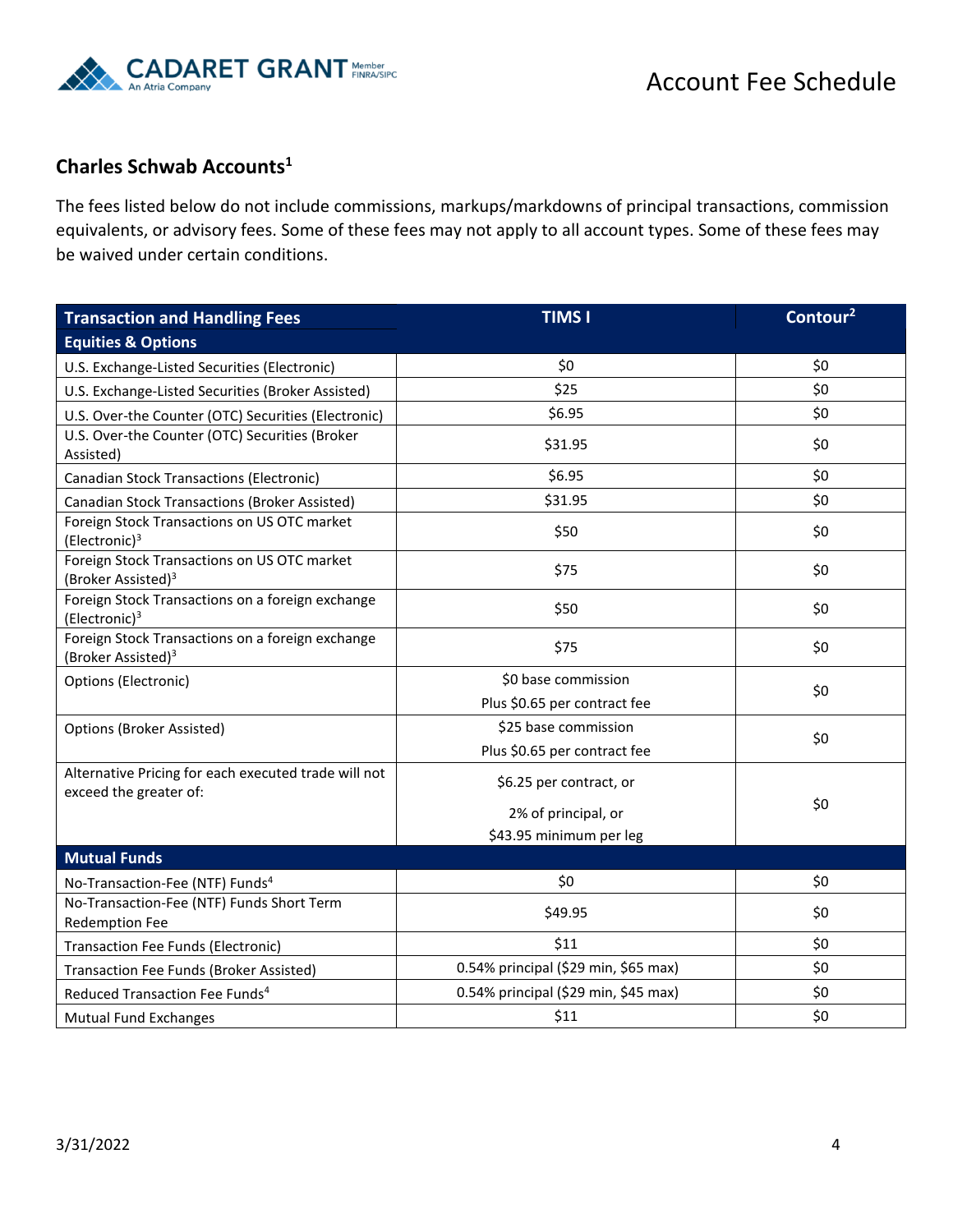

| <b>Fixed Income</b>                                                                                                                                           |                                                                                                                                                                                                                                                                                                      |     |
|---------------------------------------------------------------------------------------------------------------------------------------------------------------|------------------------------------------------------------------------------------------------------------------------------------------------------------------------------------------------------------------------------------------------------------------------------------------------------|-----|
| Treasuries at auction and secondar Treasuries,                                                                                                                | \$0 online pricing                                                                                                                                                                                                                                                                                   | \$0 |
| including Treasury bonds, Treasury bills, Treasury<br>notes, and TIPS                                                                                         | \$25 Broker-Assisted pricing                                                                                                                                                                                                                                                                         | \$0 |
| Government agencies, including non-pass-through                                                                                                               | \$0.20 per bond (\$10 minimum/\$250 maximum)<br>online pricing                                                                                                                                                                                                                                       | \$0 |
| bonds from FNMA, FHLB, etc.                                                                                                                                   | \$0.24 per bond (\$10 minimum/\$275 maximum)<br><b>Broker-Assisted pricing</b>                                                                                                                                                                                                                       | \$0 |
| Other secondary fixed income trades, including                                                                                                                | \$1 per bond (\$10 minimum/\$250 maximum) on<br>line pricing                                                                                                                                                                                                                                         | \$0 |
| CDs, corporate bonds, municipal bonds, zero-<br>coupon Treasury bonds, and STRIPS                                                                             | \$1.20 per bond (\$10 minimum/\$275 maximum)<br><b>Broker-Assisted pricing</b>                                                                                                                                                                                                                       | \$0 |
| New issues, including certificates of deposit (CDs)                                                                                                           | Selling concession is included in the original<br>offering price                                                                                                                                                                                                                                     | \$0 |
| Commercial Paper, Asset-Backed Securities,<br>Mortgage-Backed Securities, Collateralized<br>Mortgage Obligations (CMOs), and Unit<br>Investment Trusts (UITs) | These are specialty products - please call Schwab<br>for information                                                                                                                                                                                                                                 | \$0 |
| Preferred equity or debt or REITs                                                                                                                             | Stock commissions and minimums apply for<br>secondary transactions                                                                                                                                                                                                                                   | \$0 |
| Premium for Broker-Assisted Trades                                                                                                                            | Trades placed through a Schwab Alliance or<br>Schwab Investor Services representative will be<br>charged an additional \$25 broker-assisted fee and<br>will be subject at a \$35 minimum and a \$275<br>maximum. Trades for new issues placed through a<br>broker are not subject to these premiums. | \$0 |
| Large Transactions                                                                                                                                            | Orders of more than 250 bonds can be eligible for<br>special handing and/or pricing                                                                                                                                                                                                                  | \$0 |
| <b>Fixed Income Directed Trades</b>                                                                                                                           | \$50 per trade or trade allocation                                                                                                                                                                                                                                                                   | \$0 |
| Prime Brokerage, Trade-Away, and Step-in Trades                                                                                                               | \$25 per trade allocation                                                                                                                                                                                                                                                                            | \$0 |

| <b>Service Fees</b>                                                               | <b>TIMS I</b>                                                         | Contour |
|-----------------------------------------------------------------------------------|-----------------------------------------------------------------------|---------|
| <b>Account Activity Fees</b>                                                      |                                                                       |         |
| Order out of physical certificates if held in physical<br>form prior to order out | \$100 per certificate. Additional charges can apply for rush requests |         |
| Order out of certificates: Physical certificates                                  | Variable fee (based on locations of the transfer agent)               |         |
| Securities reorganizations: Voluntary and post-<br>effective                      | \$9.95                                                                |         |
| Full transfer (out) of assets                                                     | \$50 per account                                                      |         |
| Transfer of title for certificates                                                | \$25 per position                                                     |         |
| Deliver versus Payment (DVP)                                                      | \$25 per trade                                                        |         |